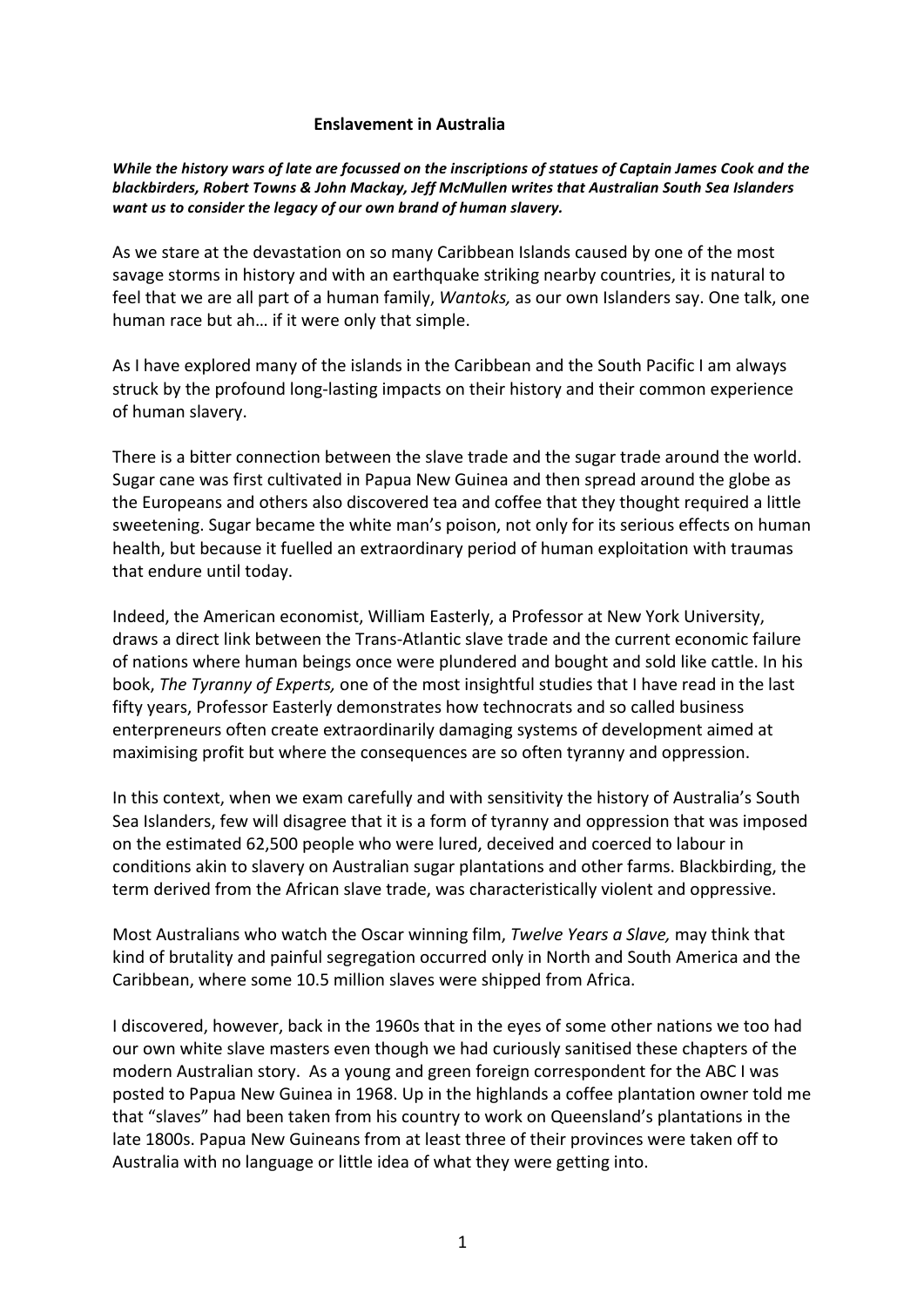In the years and then decades that followed I encountered many Australian South Sea Islanders from scores of other islands, some married into Aboriginal and Torres Strait Islander families. It was from these stories that I developed a deeper and more complex understanding of how much of Australia's prosperity was built on the exploitative practice we euphemistically call "indentured labour".

As some leading Australian South Sea islanders including Bonita Mabo, Emelda Davis and Shireen Malamoo, along with the historians Professor Clive Moore and Dr Peter Prince gathered for a seminar in Sydney to mark the  $170<sup>th</sup>$  anniversary of the introduction of blackbirding in Australia, by coincidence Australia's Federal parliament has been conducting an inquiry into what it terms "modern slavery". This includes practices such as human trafficking that deceive people into traveling here to be put to work in conditions that they would never have agreed to, paying them or not paying them wretched wages that are clearly below our social standards and keeping them captive through various means to prevent them escaping back to where they came from. How eerily similar are many of these conditions of so called "modern slavery" to the facts surrounding the arrival of 62,500 South Sea Islanders.

The blackbirder, Benjamin Boyd, who shipped men from what is now New Caledonia in 1847 to work on his properties in NSW would have known that slavery was officially abolished through the British Empire by William Wilberforce's Abolition Act in 1833. But Boyd was not looking at this in moral terms. It was a business proposition. As Professor William Easterly writes, "Oppression is a crime of opportunity. If you can do it and you can get away with it, you will do it." That seems blunt but it accurately describes Benjamin Boyd's treatment of his slaves who suffered greatly, many dying and others running away to try to beg a passage home to Lifu Island. Perhaps this history should be included in the information at the Ben Boyd National Park because it would certainly give you much to reflect on as you wander those trails.

Although the colonial government of NSW outlawed blackbirding, in Queensland John Mackay and Robert Towns were doing such a roaring trade that yes, in time, we would see towns named after them and statues erected in their honour. In both cases these men had to 'game' the regulations imposed by the Queensland Government to give this trade in human beings some cover as indentured labour. They saw it as business, cheap labour for the hard yakka in tropical conditions.

If the historical consensus is accurate and an estimated 15000 of the transported South Sea Islanders died in the first year or so from sickness and the harsh conditions, then we are looking at a decimation rate of one in four. That to me is tyranny and oppression.

Australia's South Sea Islanders were segregated like slaves. They were confined to work on the plantations by regulations that said they could not seek labour more than 30 miles from the coast. Like slaves they could not resign and many were forced to sign contracts with a thumbprint, contracts that many could not read and contracts that trapped them on five pounds a year when white workers might have earned twenty pounds or more.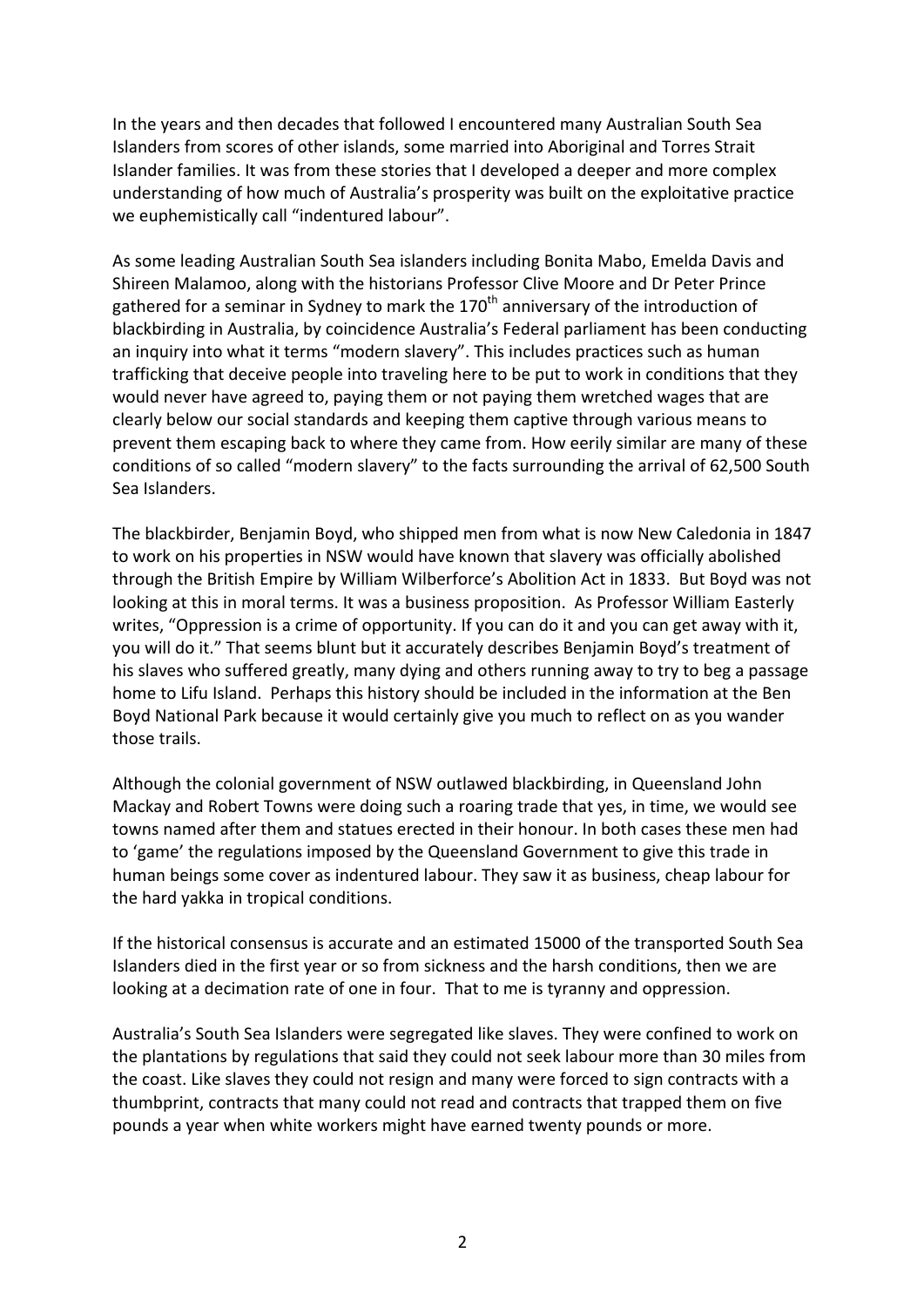The South Sea Islanders certainly were treated like slaves, given only weekly food rations. When the flu and other European illnesses to which they had no previous exposure began to decimate their number, they were usually buried in unmarked graves where they fell. These stories are common up and down the sugar coast.

After Federation in 1901 Australia added a particularly tragic twist to our slavery story. Using the White Australia policy as the brutal logic of expulsion, ten thousand or so Pacific Island people were shipped back to the islands. Many saw their meagre wages confiscated to pay for those passages back to islands whose populations had been ravaged by this cruel trade. Ah yes, you might say now, perhaps this in its own way was every bit as cynical and callous as those tragic circumstances in *Twelve Years a Slave.* 

The racism explicit in the enslavement and abandonment of tens of thousands of human beings is indisputable. What troubles us now is the legacy of racism, discrimination and segregation. 

Just as William Easterly demonstrates that African economic disasters today are in many cases a direct consequence of that terrifying passage of human slavery, the obliteration of human rights and the destruction of human heritage has caused deep pain for Australia's South Sea Islanders and ruptured many connections to the island cultures their families came from originally. Easterly contends that oppression holds back the development of people in the transported group as well as in the society from where they were taken. Mistrust, the suspicion magnified by social exclusion, is a long running, cross-generational trauma. Australian South Sea Islanders have long struggled to find out who they are, where they belong and whom they can trust.

In such circumstances, we owe them the truth and a broader understanding. Despite their recognition as a separate cultural group by the Commonwealth in 1994, the contribution by today's estimated 300,000 Australian South Sea islanders and their forbears is little known. It should not be awkward to develop a stronger narrative about such contributions to Australia's development. We should understand that these events and these many shades of human endeavour are what makes us who we are today.

I believe that the Australian South Sea Islanders are now part of the world's oldest and arguably most successful multicultural Society. Let us acknowledge all these 'comings and goings', the good and the sorrowful, understanding that the First Peoples have a protocol established over some 65,000 years to open their arms to others and let the land hold us all.

It is the truth of history that will help close the space between us, so that we can be ourselves and at the same time feel that we are one.

Jeff McMullen addressed the Australian South Sea Islander Symposium, at the Maritime Union of Australia, Sydney, Australia, September 8<sup>th</sup> 2017.